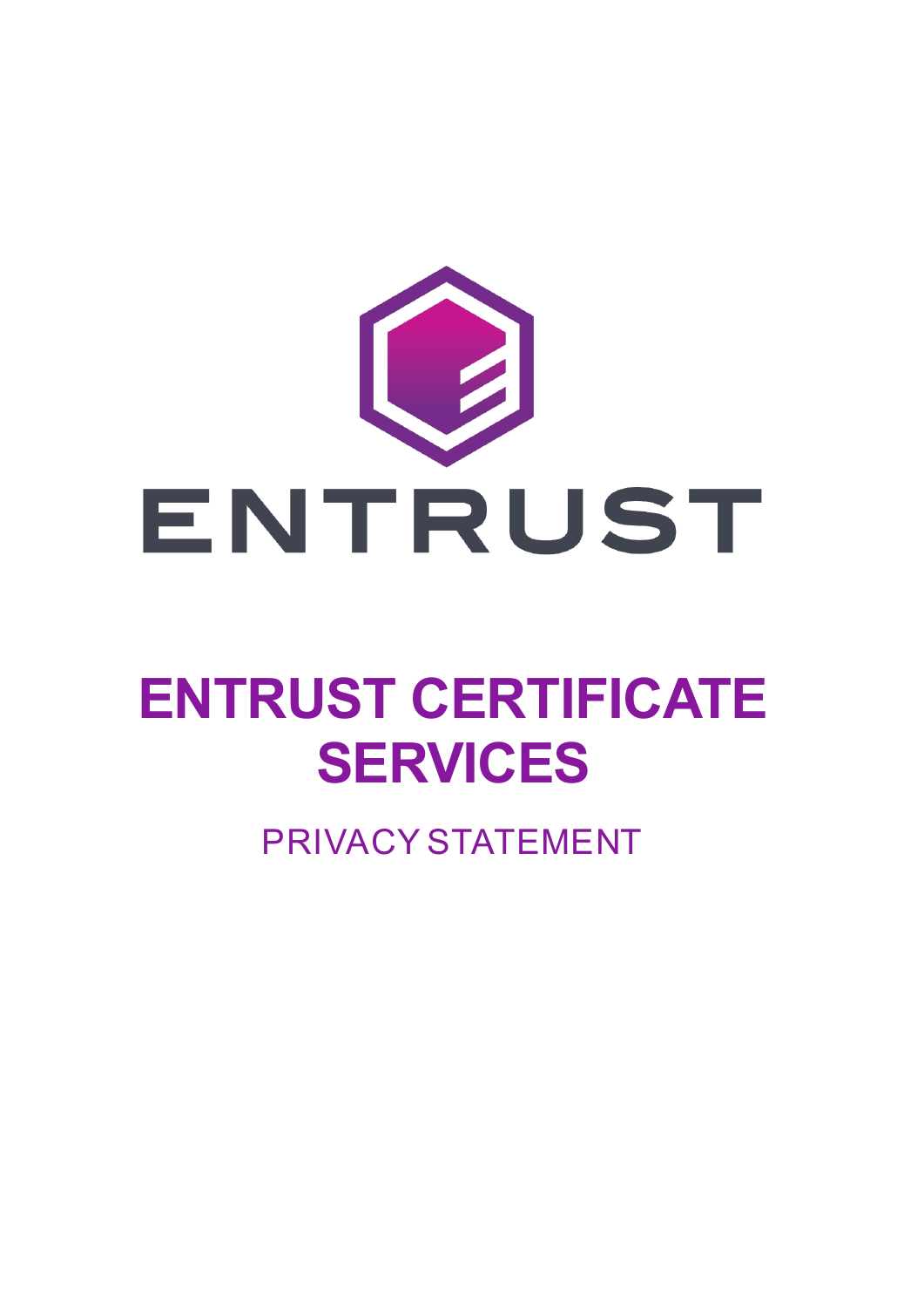

## **Contents**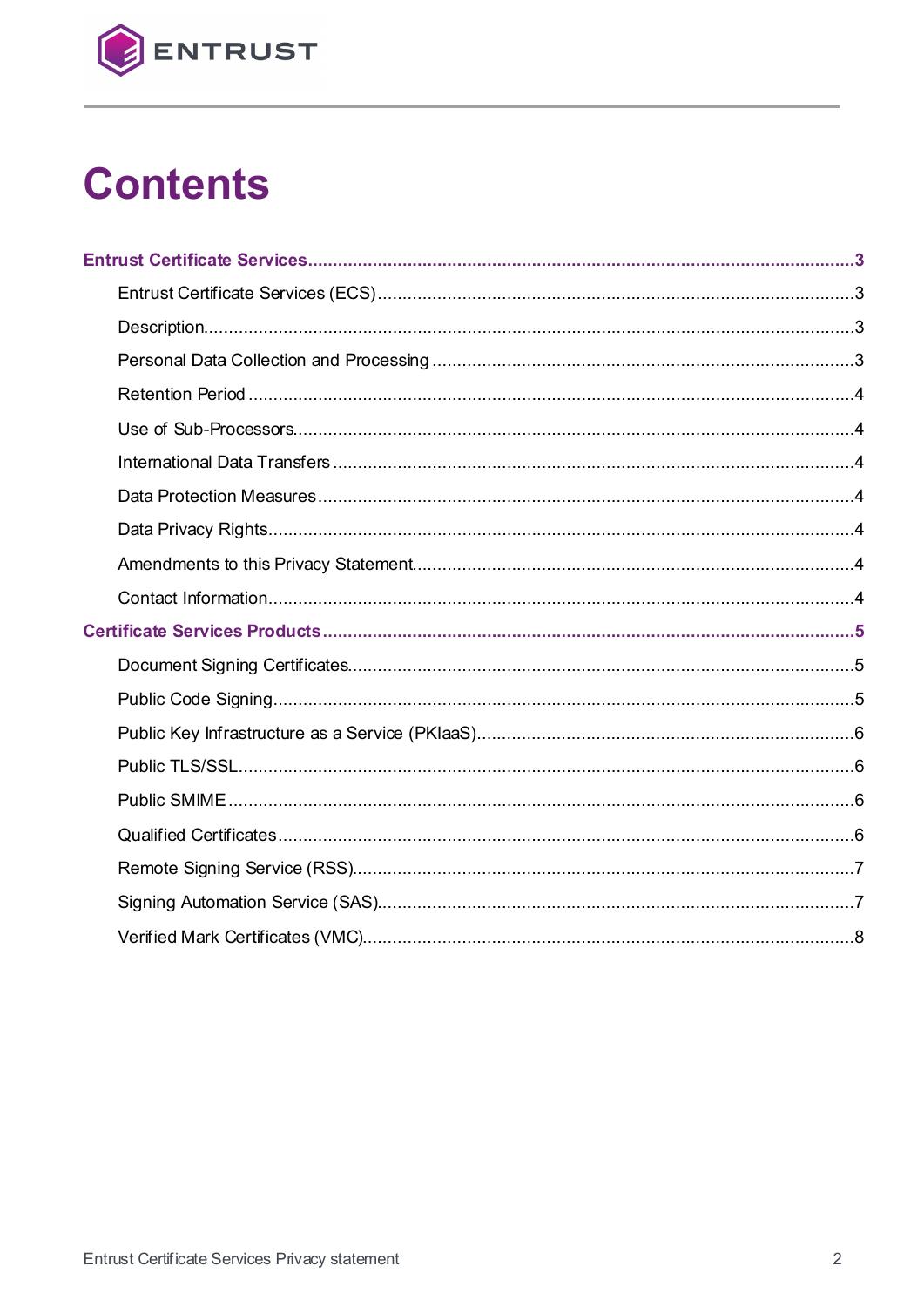

## **Entrust Certificate Services**

**Last Updated: November 25, 2021**

## **Entrust Certificate Services (ECS)**

This product privacy notice describes how Entrust Certificate Services (ECS) collects and processes personal data pursuant to applicable data privacy laws.

## **Description**

ECS is a web-based certificate lifecycle management platform that helps you manage all of your digital certificates, from both Entrust and other Certification Authorities. It provides access to a host of tools generating detailed reports that help users to improve uptime, avoid security lapses and preserve brand reputation. ECS provides web-based access to technical insights, status updates, and website scanning for end-to-end lifecycle management of all of your digital certificates.

## **Personal Data Collection and Processing**

|  | Entrust's ECS collects the following data for authorized representatives of our Customers: |  |
|--|--------------------------------------------------------------------------------------------|--|
|  |                                                                                            |  |

| <b>Personal Data Type</b>             | <b>Purpose for Processing</b>              |
|---------------------------------------|--------------------------------------------|
| <b>Company Address</b>                | Public Trust Compliance/Account management |
| Company/Organization                  | Public Trust Compliance/Account management |
| <b>Email Address</b>                  | User authentication                        |
| <b>IP Address</b>                     | Security                                   |
| <b>Job Title/Position</b>             | <b>Public Trust Compliance</b>             |
| Name                                  | <b>Public Trust Compliance</b>             |
| Password                              | User authentication                        |
| <b>Phone Number</b>                   | <b>Public Trust Compliance</b>             |
| <b>Security Questions and Answers</b> | User authentication                        |
| Username                              | User authentication                        |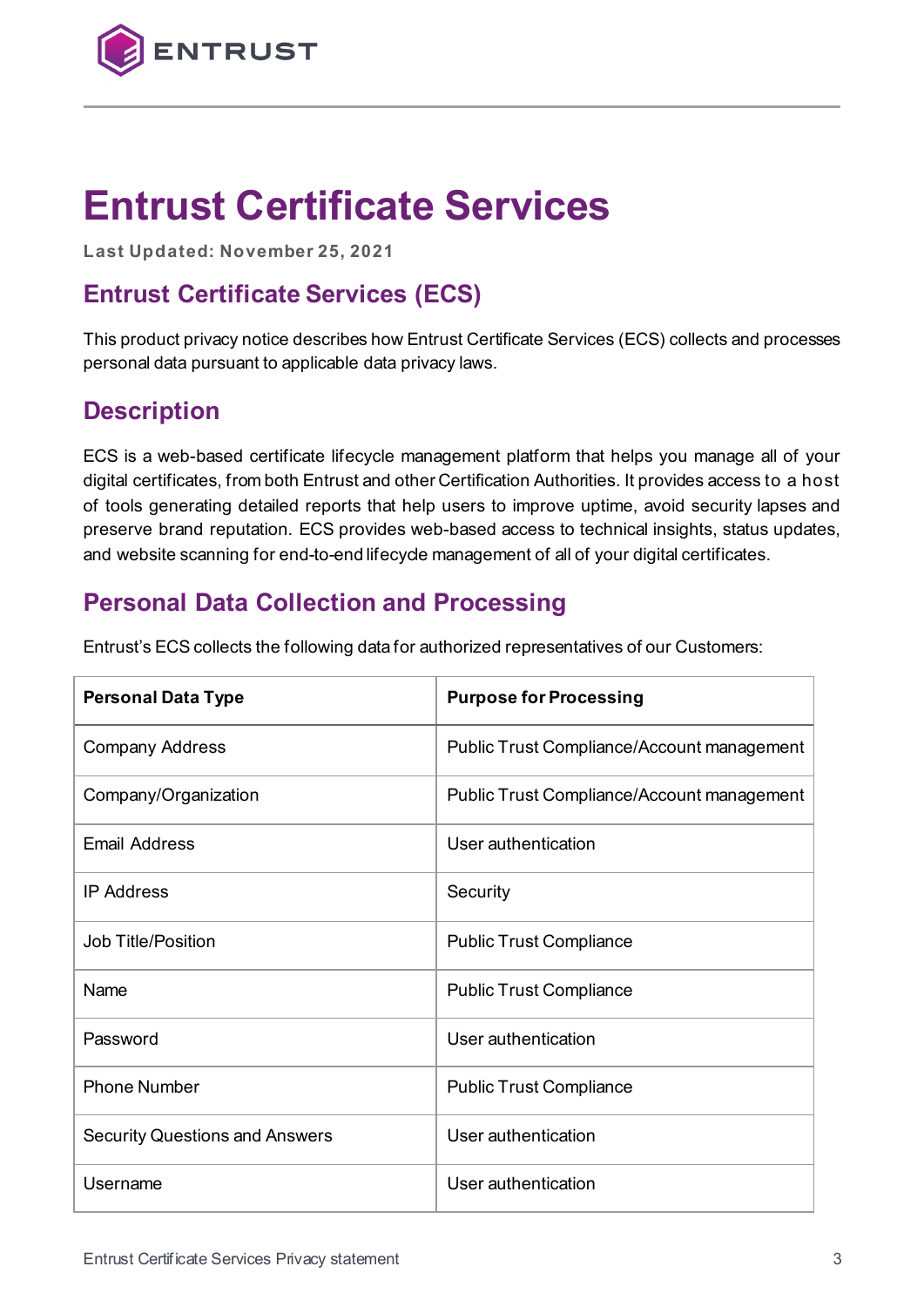

## **Retention Period**

All personal data collected by ECS is retained in accordance with the terms set forth in Customer contracts.

### **Use of Sub-Processors**

For the current list of sub-processors, visit ht[tps://www.entrust.com/legal-compliance/privacy/sub](https://www.entrust.com/legal-compliance/privacy/sub-processors)[processors.](https://www.entrust.com/legal-compliance/privacy/sub-processors)

## **International Data Transfers**

Entrust's certificate products make use of various sub-processors and data centers. To the extent that Customers are located in a different country than the sub-processor used for identification verification, SMS authentication, provision of one-time passwords (OTPs), or data hosting, there may be cross-border transfers of personal data. Any cross-border transfers of personal data are made in accordance with relevant data privacy law requirements (e.g., the Standard Contractual Clauses for EU personal data transferred out of the EU).

### **Data Protection Measures**

For more information on how Entrust processes personal data collected by this product, please refer to Schedule 2, Appendix 2 of our standard customer data processing agreement (DPA) foun[d here.](https://www.entrust.com/-/media/documentation/licensingandagreements/dpa---entrust-acting-as-processor.pdf)

## **Data Privacy Rights**

The Customer is the data controller for all personal data collected by ECS. Entrust Corporation, as the data processor, will assist the Customer, to the extent reasonable and practicable, in responding to verified data subject access requests the Customer receives with respect to ECS.

## **Amendments to this Privacy Statement**

We reserve the right to amend this Product Privacy Statement from time to time as our business, laws, regulations and industry standards evolve. Any changes are effective immediately following the posting of such changes to [https://www.entrust.com/legal-compliance/data-privacy/product](https://www.entrust.com/legal-compliance/data-privacy/product-privacy-notices)[privacy-notices.](https://www.entrust.com/legal-compliance/data-privacy/product-privacy-notices) We encourage you to review this statement from time to time to stay informed.

## **Contact Information**

For questions about this product privacy notice, please contac[t privacy@entrust.com.](mailto:privacy@entrust.com) For Entrust Corporation's general privacy notice, please clic[k here.](https://www.entrust.com/legal-compliance/data-privacy/privacy-statement)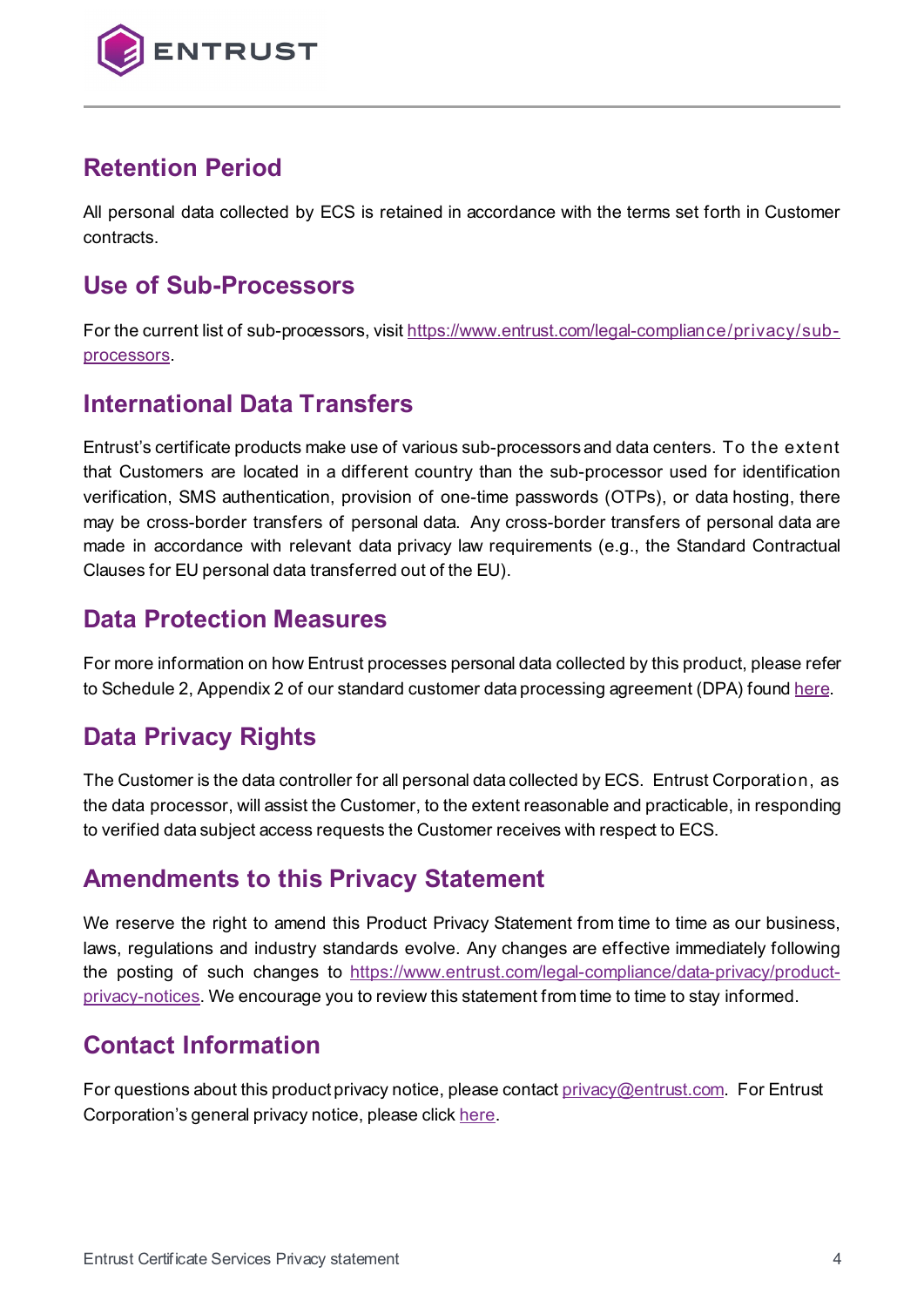

## **Certificate Services Products**

## **Document Signing Certificates**

Entrust Document Signing Certificates enable organizations to establish trust of electronically transmitted documents and digitally sign Adobe and Microsoft Office documents with confidence. Enabled by proven public key infrastructure (PKI) technology, digital signatures are widely recognized as a best practice for providing digital verification of electronic transmissions. Digital signatures provide "non-repudiation," the ability to identify the author and verify that the document has not been changed since it was digitally signed. Real-time assurance verifies authenticity throughout the document's lifetime. Organizations can also use Document Signing Certificates to authenticate sensitive documents requiring multiple signatures .

#### **Additional Personal Data Collected:**

Some Document Signing Certificates may also require date of birth and national identification numbers. Further, Document Signing Certificates may require collection and storage of a copy of the subscriber's identification document, a picture of their face along with a short video from the ID verification session. The purpose for processing this data is identity verification. Biometric data will only be processed in case of identity verification via video.

#### Mobile Device Certificates

Entrust Mobile Device Certificates provide a cloud-based solution for authenticating mobile devices and providing secure access to corporate systems without deploying an on-premises PKI. With Entrust Mobile Device Certificates, Customers can easily provision and manage digital identities and devices in BYOD environments, giving their users a frictionless experience while meeting internal security requirements.

#### **Additional Personal Data Collected:**

Entrust Mobile Device Certificates require end-users to select a Device Name and a Common Name. These two names do not necessarily contain personal data, but could depending on what the end-user populates the custom field with. The Device Name is not publicly viewable, but the Common Name appears in the certificate.

### **Public Code Signing**

Entrust Public Code Signing Certificates authenticate the publisher's identity and verify that the digitally signed executables and scripts have not been tampered with since signing. This assures Customers that the signed software will be downloaded from the internet as the developer intended. Signed certificates help software publishers establish trust with their customers, preventing unverified software from being installed on corporate devices. Users feel confident knowing that the publisher was verified by Entrust, a WebTrust-accredited certification authority (CA).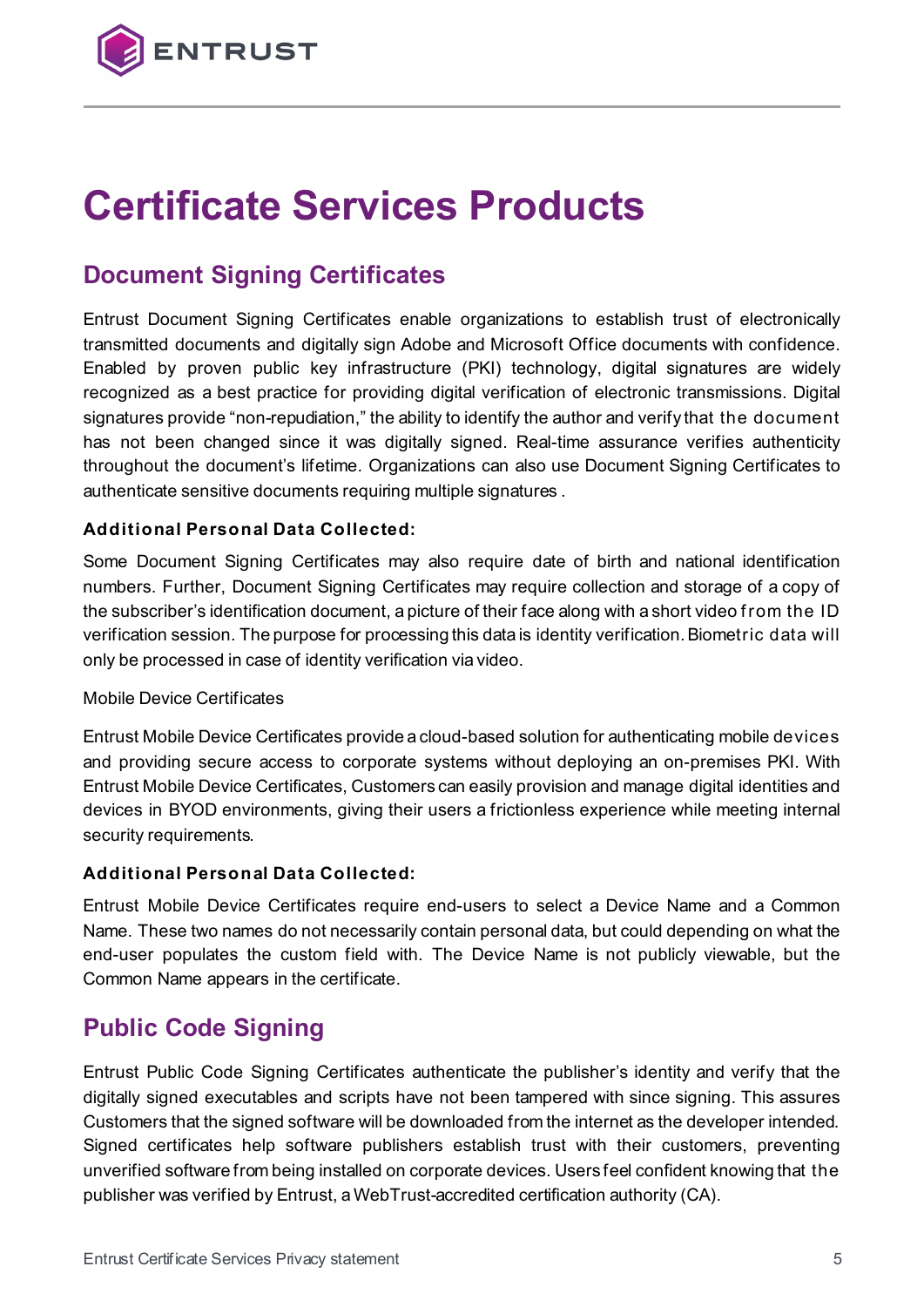

## **Public Key Infrastructure as a Service (PKIaaS)**

Entrust PKIaaS provides cloud-based, highly scalable, PKI that is backed by Entrust nShield HSM clusters hosted in Entrust data centers. PKIaaS provides an agile PKI backend to applications that require privately trusted certificates, such as mobile device management, user authentication, IoT and DevOps.

## **Public TLS/SSL**

Entrust TLS/SSL Certificates provide validated identity and encryption to secure websites, users, and data. The use of non-Fully Qualified Domain Names (FQDNs) in publicly trusted certificates ceased on November 1, 2015, and existing certificates containing non-FQDNs were revoked by all public certification authorities by October 1, 2016. To help simplify this change, Entrust introduced Private SSL Certificates that provide organizations with an easy and affordable method for the continued use of non-registered domain names.

## **Public SMIME**

Entrust SMIME Certificates provide a simple way to reduce the possibility of critical data loss and attacks coming from email. The authentication and end-to-end encryption of internal/external emails, together with a fully automated deployment of S/MIME certificates and lifecycle management at scale, is one of many capabilities that makes our solution stand out from traditional solutions. Entrust SMIME Certificates comply with various confidentiality regulations related to healthcare, education, government, military, financial, and other consumer sectors.

## **Qualified Certificates**

Qualified Certificates from Entrust provide secure, authenticated communications that comply with European Union (EU) data security standards and regulations, including the Revised Payment Services Directive (PSD2).

Qualified Certificates can only be issued by a Qualified Trust Service Provider (QTSP) recognized under electronic identification and trust services (eIDAS). Entrust Europe is recognized across all EU and European Economic Area (EEA) countries as a QTSP and has undergone the appropriate eIDAS conformity assessments in order to be able to provide Qualified Certificates for Website Authentication. View Entrust Europe on the EU Trust List.

#### **Additional Personal Data Collected:**

Qualified Certificates may also require collection and storage of a copy of the subscriber's identification document, a picture of their face, along with a short video from the ID verification session. The purpose for processing this data is identity verification. Biometric data will only be processed in case of identity verification via video.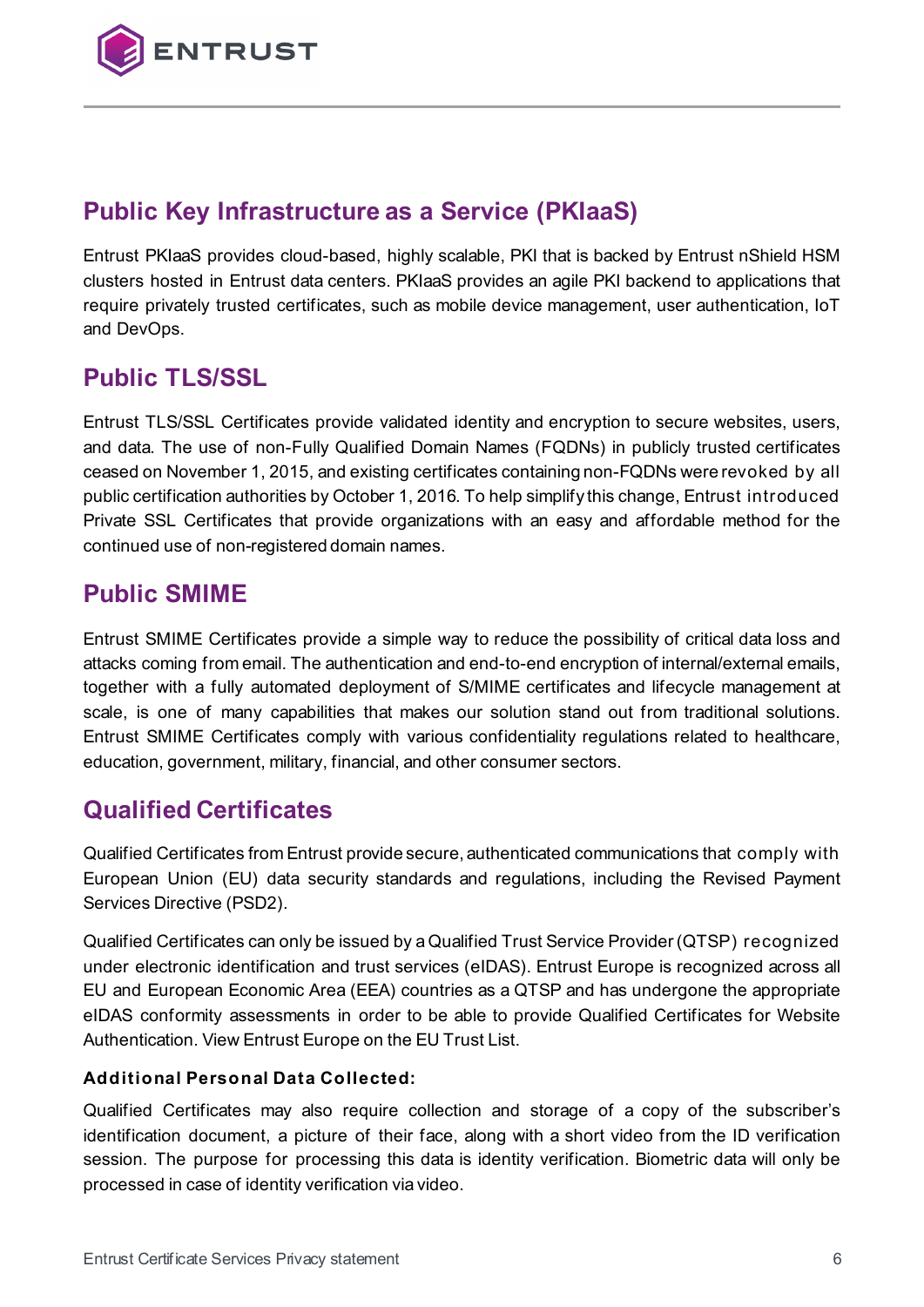

## **Remote Signing Service (RSS)**

Entrust Digital Signing as a Service helps companies and institutions to establish high assurance digital signatures and company seals without the need for hardware maintenance or crypto expertise though a web application programming interface (API). Entrust Remote Signing Service is an extension of the above that enables employees to apply digital signatures on documents with their signing keys, centrally managed in a remote service.

Signing keys are centrally protected within a Hardware Security Module (HSM), and document signatures are approved remotely by users from their device, without the need for a hardware or software token.

The platform provides advanced and qualified signatures as defined by eIDAS. It is based on European Telecommunications Standards Institute (ETSI) and the European Committee for Standardization (CEN) standards, which guarantee a very high level of trust and a broad interoperability with the industry products that require digital signatures. The user onboarding and signing process is transparent, does not require specific knowledge, and can be done from any device.

#### **Additional Personal Data Collected:**

RSS may also require collection and storage of a copy of the subscriber's identification document, a picture of their face, along with a short video from the ID verification session. The purpose for processing this data is identity verification. Biometric data will only be processed in case of identity verification via video.

## **Signing Automation Service (SAS)**

With Entrust Signing Automation Service, Customers get all the benefits of a company seal on their documents without the complexity of hardware management and the risks of manual signing. Authorship, integrity, and nonrepudiation for all customer documents is achieved by integrating this cloud-based service into the customer applications with Entrust signing automation client. Customers get globally recognized document signing certificates plus timestamping and Online Certificate Status Protocol (OCSP) services all backed by cloud-based HSMs from our data centers.

#### **Additional Personal Data Collected:**

Signing Automation Service also requires validation of a representative of the organization, which includes collecting and storing a copy of the representative's identification document, a picture of their face, along with a short video from the ID verification session. The purpose for processing this data is identity verification. Biometric data will only be processed in case of identity verification via video.